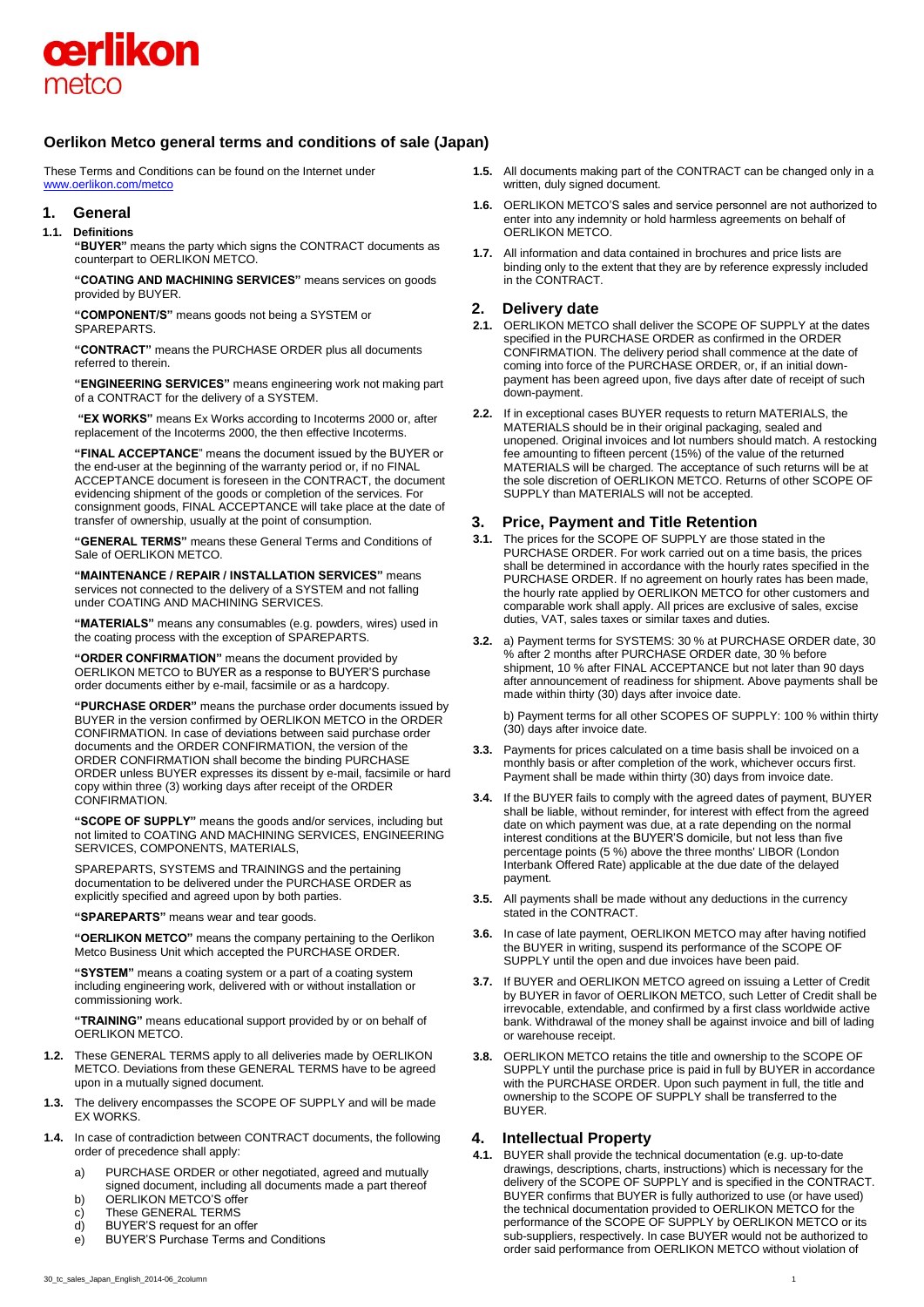

intellectual property rights of third parties, or if such right should be challenged, BUYER shall inform OERLIKON METCO without any delay. In this case, OERLIKON METCO shall stop the work until the approvals needed for the performance have been obtained.

- **4.2**. OERLIKON METCO shall not use technical documentation received from BUYER for any purpose other than to fulfill the CONTRACT.
- **4.3.** Any know-how, inventions, patents or copyrights or the like belonging to or provided by OERLIKON METCO and used for or developed in the course of the fulfillment of the CONTRACT by OERLIKON METCO shall remain OERLIKON METCO'S property, and no ownership shall be transferred to BUYER with respect to such know-how, inventions, patents and copyrights, independent of the hardware on which such know-how, inventions, patents or copyrights is made available (machinery, paper, electronic medium, etc.). However, BUYER shall be granted a limited right to use such know-how, invention, patents, copyright or the like for the operation, maintenance and repair of the SCOPE OF SUPPLY on a non-exclusive basis, which right shall **not** include the use of the said intellectual property for the reproduction of the SCOPE OF SUPPLY or parts thereof. If the SCOPE OF SUPPLY consists of ENGINEERING SERVICES, BUYER shall be permitted to use, on a non-exclusive basis, the documentation received for the purpose described in the PURCHASE ORDER. In case of doubt, ENGINEERING SERVICES provided for the development of a SYSTEM or COATING AND MACHINING SERVICES shall be deemed to be made available for the procurement of such goods or services from OERLIKON METCO.
- **4.4.** a) OERLIKON METCO warrants that the SCOPE OF SUPPLY and any part thereof, in the particular

form sold by OERLIKON METCO, shall not infringe any intellectual property rights of third parties. In the event of any patent infringement relating to the said SCOPE OF SUPPLY, OERLIKON METCO may, in its sole discretion, procure the right to use the SCOPE OF SUPPLY without impairing its suitability, or modify or replace it so that it is rendered noninfringing. The obligations of OERLIKON METCO set forth herein are contingent upon (i) OERLIKON METCO receiving prompt written notice from BUYER of such infringement; (ii) OERLIKON METCO receiving assistance from BUYER in the defense; and (iii) the right of OERLIKON METCO to settle or defend.

b) This obligation of OERLIKON METCO shall not apply to (i) the SCOPE OF SUPPLY or part thereof which has been manufactured according to BUYER'S design, (ii) services performed by using BUYER'S documentation, (iii) the use of the SCOPE OF SUPPLY or any part thereof in conjunction with any other product in a combination not furnished by OERLIKON METCO as part of the SCOPE OF SUPPLY, (iv) products fabricated by using the SCOPE OF SUPPLY. As to any such equipment, service, product, part or use in such combination, OERLIKON METCO assumes no liability whatsoever for infringement of intellectual property rights of third parties, and BUYER shall indemnify OERLIKON METCO against any respective infringement claims. OERLIKON METCO shall co-operate with BUYER in the same manner as required by OERLIKON METCO under 4.4 a) (i) to (iii) herein above.

**4.5.** OERLIKON METCO'S copyrighted material shall not be copied by BUYER except for archiving purposes or to replace a defective copy.

## **5. Installation and site preparation**

**5.1.** If installation services are a part of the SCOPE OF SUPPLY, it is the responsibility of the BUYER to

prepare the site environmentally and to provide the required services, electrical wiring and conduit, dry compressed air and piping, gas supply and piping, tools for installation, water drain, permits, including work permits, licenses, approvals, etc. as well as whatever is required to uncrate and move the equipment into its location.

- **5.2.** BUYER also undertakes to maintain the facilities, upon which OERLIKON METCO'S service personnel may be required to enter, in a safe condition, and to comply with all applicable laws, statutes and regulations governing workplace health and safety, and to give OERLIKON METCO'S personnel all instructions necessary. OERLIKON METCO shall make sure that its personnel will follow all instructions reasonably made by BUYER. The same applies vice versa in case BUYER'S personnel have to enter upon OERLIKON METCO'S facilities.
- **5.3.** BUYER'S failure to comply with the obligations stated in Articles 5.1 and 5.2 above shall entitle OERLIKON METCO to either stop rendering its services, and/or postpone the delivery terms, and/or ask for additional charges for the lost time of its service personnel, such time to be calculated and charged in accordance with Articles 3.1 and 3.3 herein above.

## **6. Warranty**

Articles 6.1 through 6.7 contain specific warranties referring to various SCOPES OF SUPPLY. Only the warranty provision(s) referring to a specific SCOPE OF SUPPLY shall apply.

#### **6.1. SYSTEMS and COMPONENTS**

OERLIKON METCO shall remedy any defect resulting from faulty materials or faulty workmanship. To the extent OERLIKON METCO is responsible for the design the same obligation applies to defects resulting from faulty design. If requested to do so by BUYER in writing, and as BUYER'S sole and exclusive remedy, OERLIKON METCO agrees to, at its sole option, either repair or replace the faulty parts of the SCOPE OF SUPPLY, or supply BUYER with non-defective SCOPE OF SUPPLY or part thereof. These remedies shall be provided for the defects notified to OERLIKON METCO during the warranty period under the conditions defined in Article 6.9 herein below and are granted for twelve (12) months.

#### **6.2. MATERIALS**

OERLIKON METCO warrants that when dispatched from OERLIKON METCO'S factory, all MATERIALS meet the specifications described in the respective product data sheet. If requested to do so by BUYER in writing, and as BUYER'S sole and exclusive remedy, OERLIKON METCO agrees to replace, at OERLIKON METCO'S own cost, any MATERIALS which do not meet the specifications described in the said product data sheet or which have been specifically agreed upon in the CONTRACT. These remedies shall be provided for the defects notified to OERLIKON METCO during the warranty period under the conditions defined in Article 6.9 herein below and are granted for two (2) months.

#### **6.3. COATING AND MACHINING SERVICES**

OERLIKON METCO shall remedy any defect resulting from not using the materials specified, or from faulty workmanship. OERLIKON METCO assumes no warranty or representation regarding the fitness of the coating or machining applied for the purpose for which the coated goods are intended to be used. If requested to do so by BUYER in writing, and as BUYER'S sole and exclusive remedy, OERLIKON METCO shall at its sole option repair the defective coating or machining or remove and reprocess it. These remedies shall be provided for the defects notified to OERLIKON METCO during the warranty period under the conditions defined in Article 6.9 herein below and are granted for six (6) months.

6.4. MAINTENANCE / REPAIR / INSTALLATION SERVICES OERLIKON METCO'S obligations consist of using proper care and skill in performing the work described in the CONTRACT and, if parts (SPAREPARTS or other parts) are supplied by OERLIKON METCO in connection with such SERVICES, to deliver parts, which are free of defects. If requested to do so by BUYER in writing, and as BUYER'S sole and exclusive remedy, OERLIKON METCO shall to re-do any faulty service work at its own cost. Defects resulting from insufficient or inappropriate documentation delivered by BUYER shall be remedied at BUYER'S cost. These remedies shall be provided for the defects notified to OERLIKON METCO during the warranty period under the conditions defined in Article 6.9 herein below and are granted for six (6) months.

#### **6.5. SPAREPARTS**

OERLIKON METCO shall remedy any defect resulting from faulty materials or faulty workmanship. If requested to do so by BUYER in writing, and as BUYER'S sole and exclusive remedy, OERLIKON METCO agrees to, at its sole option, either repair or replace the faulty SPAREPARTS, or supply BUYER with non-defective SPAREPARTS. These remedies shall be provided for the defects notified to OERLIKON METCO during the warranty period under the conditions defined in Article 6.9 herein below and are granted for twelve (12) months except as otherwise agreed upon in the CONTRACT or as can normally be expected for such types of SPAREPARTS and the specific use, whichever time period is the shortest.

#### **6.6. ENGINEERING SERVICES**

OERLIKON METCO'S obligations consist of using proper care and skill in performing the work described in the CONTRACT. However, OERLIKON METCO does not provide any warranty for successful achievement of the results envisaged in the CONTRACT. If requested to do so by BUYER in writing, and as BUYER'S sole and exclusive remedy, OERLIKON METCO shall re-do any faulty service work at its own cost. These remedies shall be provided for the faults notified to OERLIKON METCO during the warranty period under the conditions defined in Article 6.9 herein below and are granted for six (6) months.

#### **6.7. TRAINING**

OERLIKON METCO'S obligations consist of using proper care and skill in performing the TRAINING. OERLIKON METCO shall assume liability regarding correctness of the content, communicated orally or in writing, only to the extent that damages resulting form TRAINING are based on OERLIKON METCO'S gross negligence or willful misconduct.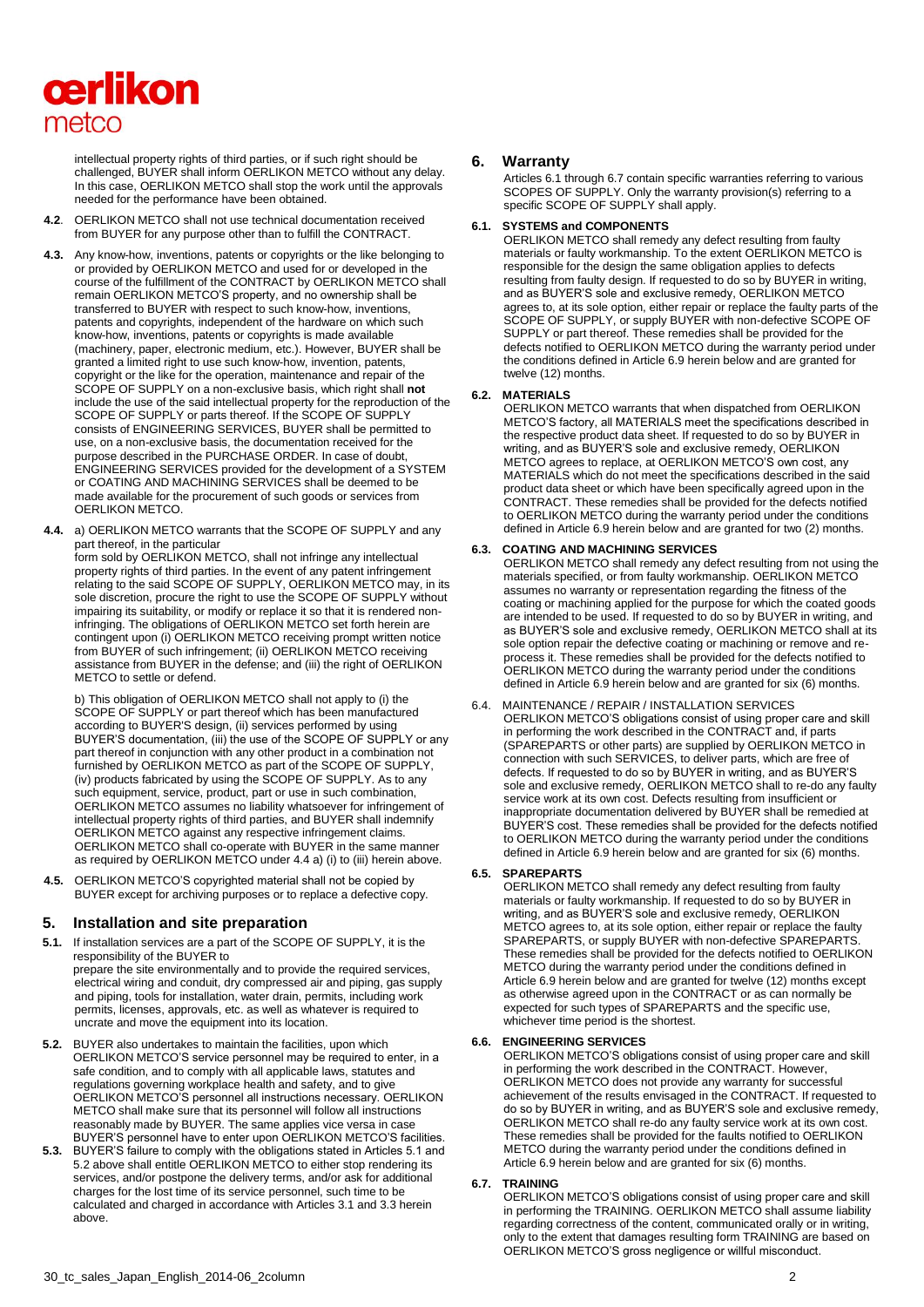# cerlikon metco

#### **6.8. Performance Guarantee**

Unless explicitly specified in the CONTRACT, OERLIKON METCO shall not provide performance guarantees. If a performance guarantee has been agreed upon, it shall be fulfilled if the guaranteed values have been reached in a performance test, or, if no such test has been agreed upon, if the SCOPE OF SUPPLY goes into commercial operation. OERLIKON METCO'S liability for not reaching the guaranteed values, although the pre-conditions for which the BUYER or the end-user are responsible have been fulfilled, shall be limited to liquidated damages amounting to maximum ten percent (10 %) of the CONTRACT price for all SCOPE OF SUPPLY, except for SYSTEMS, for which OERLIKON METCO'S liability shall be limited to liquidated damages amounting to maximum five percent (5%) of the CONTRACT PRICE.

### **6.9. General Conditions applicable to OERLIKON METCO'S Warranty**  a) Place where Warranty Work is executed OERLIKON METCO reserves the right to require that the BUYER or the

end-user returns the SCOPE OF SUPPLY or parts thereof to OERLIKON METCO'S production facility to provide proper warranty service.

Regarding SYSTEMS, OERLIKON METCO shall use its best efforts to perform the warranty work at

BUYER'S or end-user's facility, and as soon as reasonably practicable after receipt of written notification by the BUYER or the end-user. In case OERLIKON METCO requires that the BUYER or end-user returns the SYSTEM or part thereof to OERLIKON METCO'S facilities, OERLIKON METCO shall reimburse BUYER or end-user solely the costs paid for sea or land transportation, with the exclusion of any internal costs. Regarding COATING AND MACHINING SERVICES, OERLIKON METCO shall bear the costs for the corresponding repair or reprocessing work which occurs outside its works if it is not possible to carry out such repairs or reprocessing work in OERLIKON METCO'S works, or if this would involve unreasonable expenses. Such costs shall be borne to the extent that they are reasonable under the circumstances prevailing, and provided BUYER or end-user has obtained OERLIKON METCO'S prior written approval.

#### b) Start of Warranty Period

Unless otherwise agreed upon in writing, the warranty period for SYSTEMS, COMPONENTS, and MAINTENANCE / REPAIR / INSTALLATION SERVICES starts at the date of FINAL ACCEPTANCE of the respective SCOPE OF SUPPLY, in any case not later than 90 days after announcement of readiness for shipment in case of delivery of goods, or completion of the services. FINAL ACCEPTANCE shall not be deferred due to minor defects. For MATERIALS, COATING AND MACHINING SERVICES and SPAREPARTS the warranty period starts at the date of delivery EX WORKS.

#### c) Early termination of Warranty Period

The warranty periods stipulated in 6.1 through 6.7 above shall terminate if BUYER or a third party undertakes inappropriate or improper modification or repairs, or if the BUYER, in case of a defect, does not as soon as reasonably possible take all appropriate steps to mitigate damages and to notify OERLIKON METCO in writing of its obligation to remedy such defect.

#### d) Maximum Warranty Period

Any warranty period (including but not limited to new warranty periods for replaced, or repaired goods, or repeated services, and including cases when commencement of the warranty period is deferred, etc.) shall expire after adding half of the number of months of the original warranty period.

#### e) Deliveries to Medical Industry

If the SCOPE OF SUPPLY is delivered for use in the medical industry such as but not limited to (i) COATING AND MACHINING SERVICES applied on medical devices, (ii) SYSTEMS, COMPONENTS, SPARE PARTS, MATERIALS used for the production of medical devices, (iii) MAINTENANCE/REPAIR/INSTALLATION SERVICES on SYSTEMS etc. as mentioned under (ii) herein before - OERLIKON METCO shall not assume any liability for biocompatibility, sterility or other requirements typically asked for in the medical industry. BUYER shall indemnify and hold OERLIKON METCO harmless from any and all claims made by third parties against OERLIKON METCO and shall make sure that BUYER'S insurance carriers shall waive their right of subrogation against OERLIKON METCO.

#### f) Exclusion from OERLIKON METCO'S Warranty

Excluded from OERLIKON METCO'S warranty and liability for defects are all deficiencies which cannot be proved to have their origin in bad material, faulty design (if applicable), or poor workmanship, e.g. for deficiencies resulting from normal wear and tear, improper maintenance, failure to observe the operating instructions or deficiencies resulting from other reasons beyond OERLIKON METCO'S control, including damages caused by erosion, corrosion or cavitation. Replaced parts shall become the property of OERLIKON METCO.

30\_tc\_sales\_Japan\_English\_2014-06\_2column 3

The BUYER or end-user shall at its own expense arrange for any dismantling and reassembly of equipment other than the dismantling and reassembly of the equipment pertaining to the SCOPE OF SUPPLY, to the extent that this is necessary to remedy the defect.

OERLIKON METCO MAKES NO WARRANTY OR REPRESENTATION TO THE SCOPE OF SUPPLY OTHER THAN AS SPECIFIED IN THIS SECTION. ALL OTHER WARRANTIES, EXPRESS OR IMPLIED, INCLUDING BUT NOT LIMITED TO THE IMPLIED WARRANTIES OF MERCHANTABILITY AND FITNESS FOR A PARTICULAR PURPOSE, ARE HEREBY DISCLAIMED.

#### **6.10. Hazard Warning Responsibility**

BUYER and OERLIKON METCO acknowledge that each have respective obligations with respect to maintaining compliance with all safety and health related regulations concerning SCOPE OF SUPPLY. BUYER is familiar with the SCOPE OF SUPPLY and acknowledges its separate and independent knowledge of such risks, which are known in BUYER'S industry. BUYER shall maintain compliance with all safety and health related governmental requirements concerning SCOPE OF SUPPLY and shall take all reasonable and practical steps to inform, warn, and familiarize its employees, agents, contractors, and customers with all hazards associated therewith, including handling, shipment, storage, use, and disposal. BUYER assumes as to its employees, independent contractors, and subsequent purchasers of the SCOPE OF SUPPLY sold hereunder, all responsibility for all such necessary warnings or other precautionary measures. BUYER shall defend at its own expense, indemnify fully and hold harmless OERLIKON METCO and its parents, subsidiaries, and affiliates and its and their agents, officers, directors, employees, representatives, successors, and assigns from and against any and all liabilities, losses, damages, demands, claims, penalties, fines, actions, suits, legal, administrative or arbitration proceedings, judgments of any jurisdiction, costs and expenses (including, but not limited to, attorney's fees and related costs) arising out of or in any manner related to BUYER'S failure to provide necessary warnings or other precautionary measures in connection with the SCOPE OF SUPPLY sold hereunder.

# **7. Overall Limitation of Liability**

NOTWITHSTANDING ANYTHING TO THE CONTRARY IN THE CONTRACT, INCLUDING ALL DOCUMENTS MAKING PART THEREOF AND TO THE MAXIMUM EXTENT PERMITTED BY LAW, IN NO EVENT SHALL OERLIKON METCO BE LIABLE TO THE BUYER OR ITS CUSTOMER FOR

ANY INDIRECT, PUNITIVE, SPECIAL, INCIDENTAL OR CONSEQUENTIAL DAMAGES IN

CONNECTION WITH THE CONTRACT, INCLUDING BUT NOT LIMITED TO, LOSS OF PROFITS OR INTERRUPTION OF PRODUCTION, LOSS OF OPPORTUNITY OR BUSINESS, DELAY IN DELIVERY, OR CLAIMS BY THE BUYER'S CUSTOMER FOR SUCH DAMAGES, WHETHER SUCH LIABILITY IS BASED ON CONTRACT, INDEMNITY, TORT (INCLUDING NEGLIGENCE), STATUTE OR ANY OTHER BASIS OF LEGAL LIABILITY. THE REMEDIES OF BUYER SET FORTH HEREIN ARE EXCLUSIVE, AND OERLIKON METCO'S LIABILITY WITH RESPECT TO ANY CONTRACT OR SALE OR ANYTHING DONE IN CONNECTION THEREWITH, WHETHER IN CONTRACT, TORT (INCLUDING NEGLIGENCE), UNDER ANY WARRANTY, STRICT LIABILITY OR OTHERWISE SHALL NOT EXCEED 100% OF THE PRICE OF THE CONTRACT, UNLESS CLAIMS ARISE DIRECTLY FROM WILLFUL MISCONDUCT OF OERLIKON METCO.

# **8. Export and other Governmental Documents**

- **8.1.** OERLIKON METCO undertakes to provide the documents required by the authorities at OERLIKON METCO'S place for the manufacturing and transportation EX WORKS of the SCOPE OF SUPPLY.
- **8.2.** BUYER undertakes to provide all other documents required, e.g. documents required by an authority at BUYER'S or BUYER'S customer's place, or the place where the SCOPE OF SUPPLY will be used.
- **8.3.** OERLIKON METCO, BUYER and BUYER'S customer shall support each other without undue delay if one party needs information or documentation required by any authority, if such information or documentation can be delivered easier by one of the other parties than the required party.
- **8.4.** The BUYER hereby represents and warrants that it is, and will remain in compliance with the requirements of all applicable export laws and regulations, including but not limited to the Japan Foreign Exchange and Foreign Trade Act and other related laws and regulations applicable in Japan, U.S. Export Administration Regulations and International Traffic in Arms Regulations. Such requirements include, but are not limited to obtaining all required authorizations or licenses for the export or reexport of any controlled item, product, article, commodity, software or